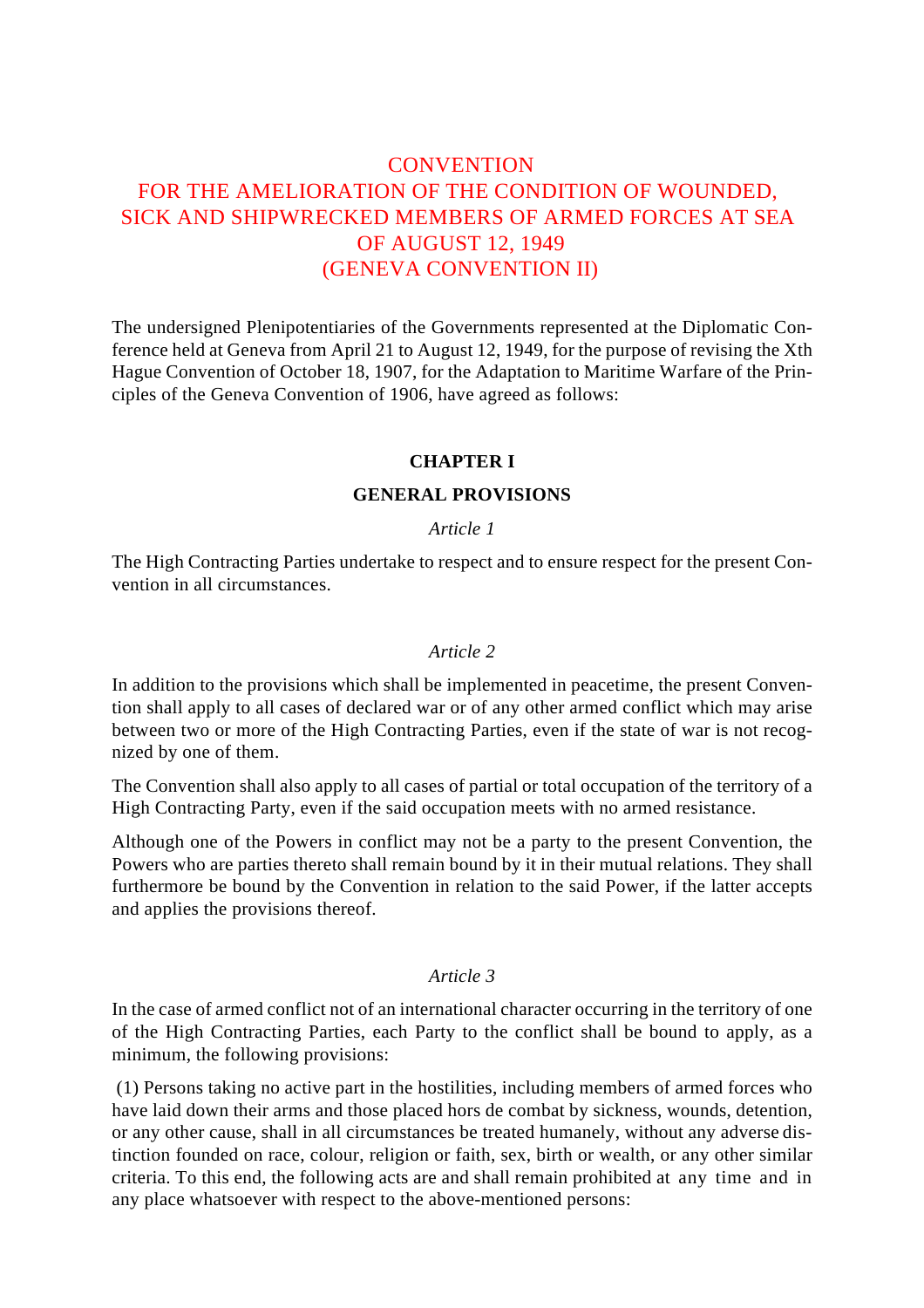(a) violence to life and person, in particular murder of all kinds, mutilation, cruel treatment and torture;

(b) taking of hostages;

(c) outrages upon personal dignity, in particular, humiliating and degrading treatment;

(d) the passing of sentences and the carrying out of executions without previous judgment pronounced by a regularly constitutedcourt, affording all the judicial guarantees which are recognized as indispensable by civilized peoples.

(2) The wounded, sick and shipwrecked shall be collected and cared for.

An impartial humanitarian body, such as the International Committee of the Red Cross, may offer its services to the Parties to the conflict.

The Parties to the conflict should further endeavour to bring into force, by means of special agreements, all or part of the other provisions of the present Convention.

The application of the preceding provisions shall not affect the legal status of the Parties to the conflict.

# *Article 4*

In case of hostilities between land and naval forces of Parties to the conflict, the provisions of the present Convention shall apply only to forces on board ship.

Forces put ashore shall immediately become subject to the provisions of the Geneva Convention for the Amelioration of the Condition of the Wounded and Sick in Armed Forces in the Field of August 12, 1949.

# Article 5

Neutral Powers shall apply by analogy the provisions of the present Convention to the wounded, sick and shipwrecked, and to members of the medical personnel and to chaplains of the armed forces of the Parties to the conflict received or interned in their territory, as well as to dead persons found.

# *Article 6*

In addition to the agreements expressly provided for in Articles 10, 18, 31, 38, 39, 40, 43 and 53, the High Contracting Parties may conclude other special agreements for all matters concerning which they may deem it suitable to make separate provision. No special agreement shall adversely affect the situation of wounded, sick and shipwrecked persons, of members of the medical personnel or of chaplains, as defined by the present Convention, nor restrict the rights which it confers upon them.

Wounded, sick and shipwrecked persons, as well as medical personnel and chaplains, shall continue to have the benefit of such agreements as long as the Convention is applicable to them, except where express provisions to the contrary are contained in the aforesaid or in subsequent agreements, or where more favourable measures have been taken with regard to them by one or other of the Parties to the conflict.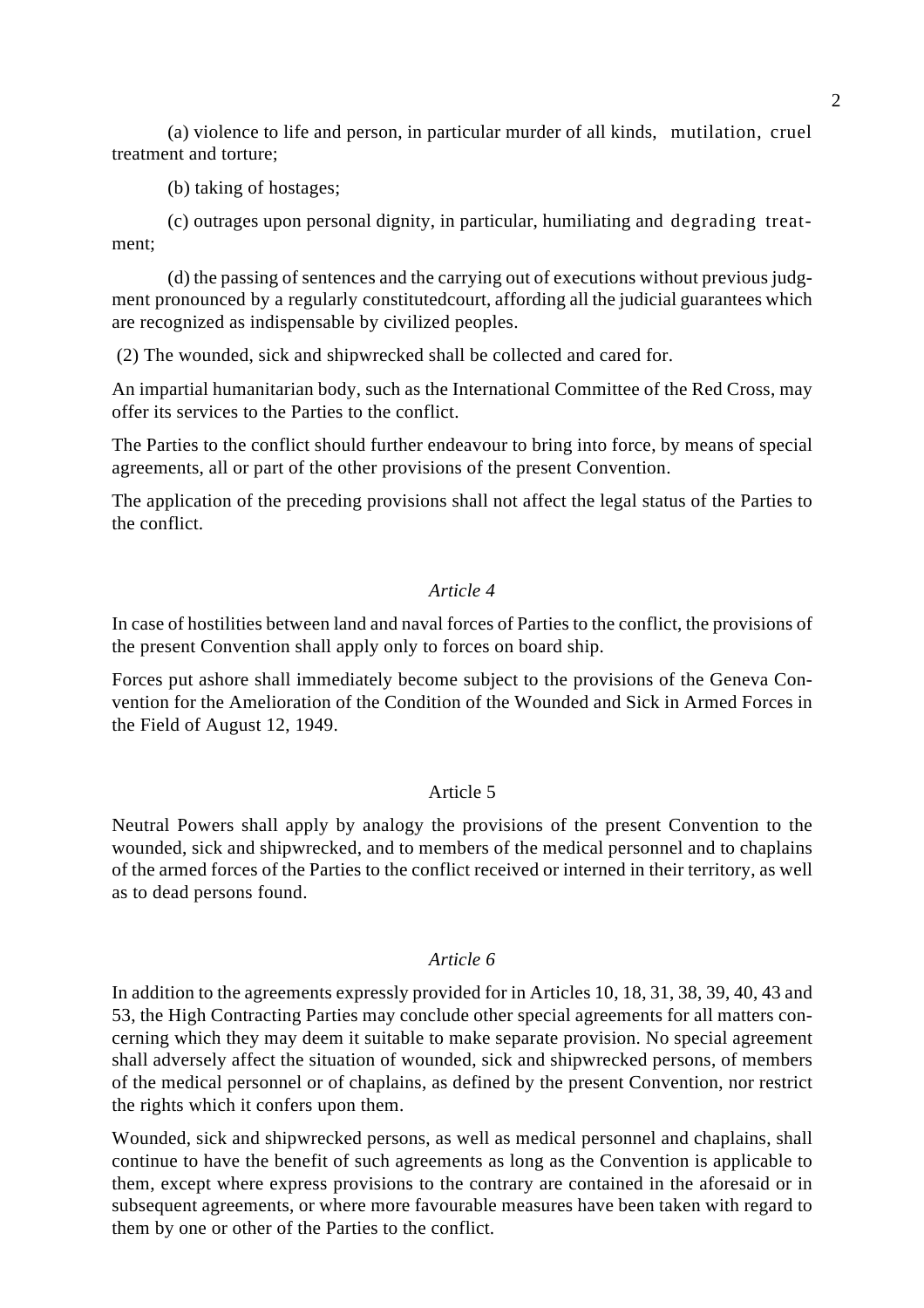# 3

#### *Article 7*

Wounded, sick and shipwrecked persons, as well as members of the medical personnel and chaplains, may in no circumstances renounce in part or in entirety the rights secured to them by the present Convention, and by the special agreements referred to in the foregoing Article, if such there be.

# *Article 8*

The present Convention shall be applied with the cooperation and under the scrutiny of the Protecting Powers whose duty it is to safeguard the interests of the Parties to the conflict. For this purpose, the Protecting Powers may appoint, apart from their diplomatic or consular staff, delegates from amongst their own nationals or the nationals of other neutral Powers. The said delegates shall be subject to the approval of the Power with which they are to carry out their duties.

The Parties to the conflict shall facilitate to the greatest extent possible the task of the representatives or delegates of the Protecting Powers.

The representatives or delegates of the Protecting Powers shall not in any case exceed their mission under the present Convention. They shall, in particular, take account of the imperative necessities of security of the State wherein they carry out their duties. Their activities shall only be restricted as an exceptional and temporary measure when this is rendered necessary by imperative military necessities.

# *Article 9*

The provisions of the present Convention constitute no obstacle to the humanitarian activities which the International Committee of the Red Cross or any other impartial humanitarian organization may, subject to the consent of the Parties to the conflict concerned, undertake for the protection of wounded, sick and shipwrecked persons, medical personnel and chaplains, and for their relief.

### *Article 10*

The High Contracting Parties may at any time agree to entrust to an organization which offers all guarantees of impartiality and efficacy the duties incumbent on the Protecting Powers by virtue of the present Convention.

When wounded, sick and shipwrecked, or medical personnel and chaplains do not benefit or cease to benefit, no matter for what reason, by the activities of a Protecting Power or of an organization provided for in the first paragraph above, the Detaining Power shall request a neutral State, or such an organization, to undertake the functions performed under the present Convention by a Protecting Power designated by the Parties to a conflict.

If protection cannot be arranged accordingly, the Detaining Power shall request or shall accept, subject to the provisions of this Article, the offer of the services of a humanitarian organization, such as the International Committee of the Red Cross, to assume the humani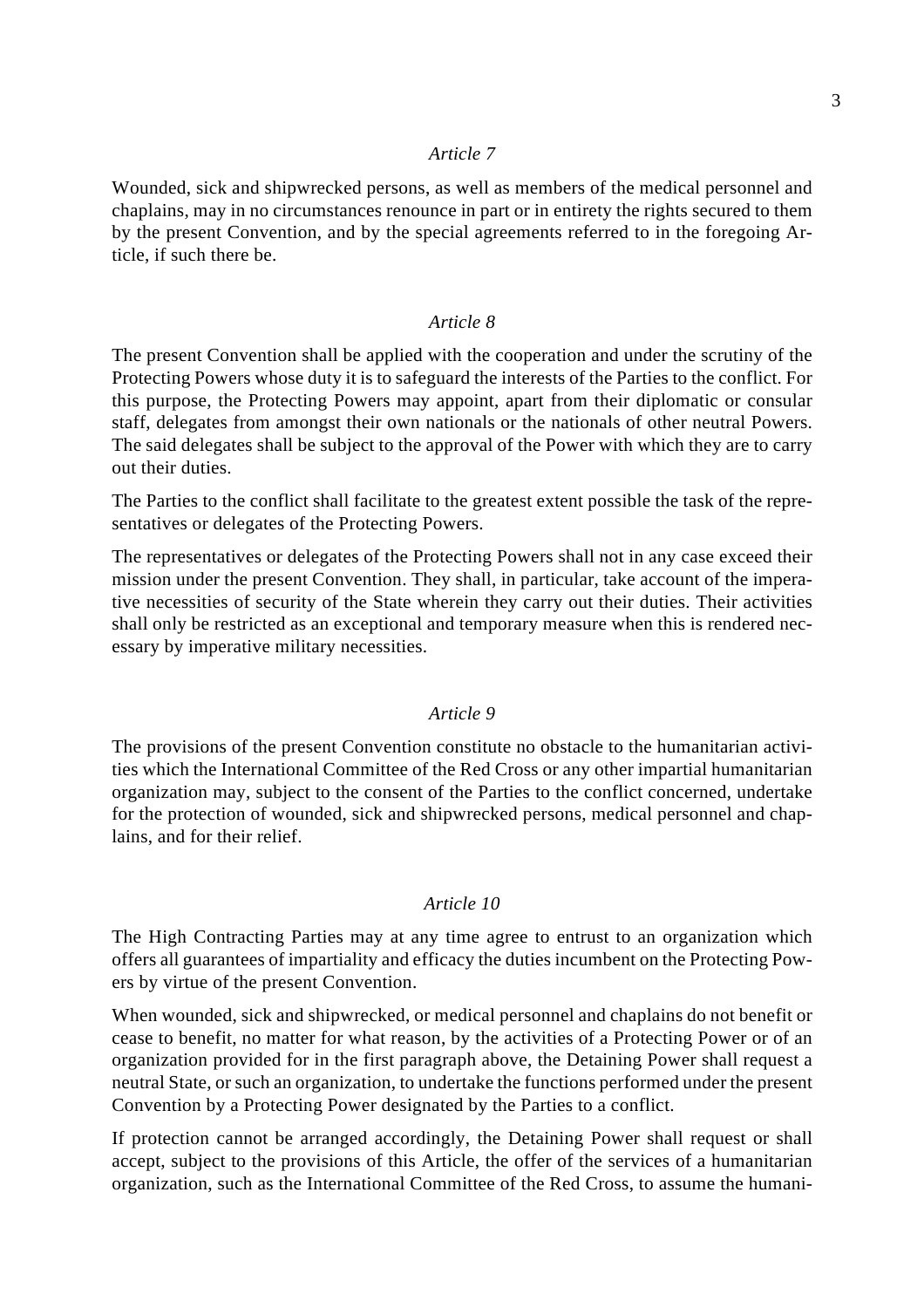tarian functions performed by Protecting Powers under the present Convention.

Any neutral Power, or any organization invited by the Power concerned or offering itself for these purposes, shall be required to act with a sense of responsibility towards the Party to the conflict on which persons protected by the present Convention depend, and shall be required to furnish sufficient assurances that it is in a position to undertake the appropriate functions and to discharge them impartially.

No derogation from the preceding provisions shall be made by special agreements between Powers one of which is restricted, even temporarily, in its freedom to negotiate with the other Power or its allies by reason of military events, more particularly where the whole, or a substantial part, of the territory of the said Power is occupied.

Whenever, in the present Convention, mention is made of a Protecting Power, such mention also applies to substitute organizations in the sense of the present Article.

### *Article 11*

In cases where they deem it advisable in the interest of protected persons, particularly in cases of disagreement between the Parties to the conflict as to the application or interpretation of the provisions of the present Convention, the Protecting Powers shall lend their good offices with a view to settling the disagreement.

For this purpose, each of the Protecting Powers may, either at the invitation of one Party or on its own initiative, propose to the Parties to the conflict a meeting of their representatives, in particular of the authorities responsible for the wounded, sick and shipwrecked, medical personnel and chaplains, possibly on neutral territory suitably chosen. The Parties to the conflict shall be bound to give effect to the proposals made to them for this purpose. The Protecting Powers may, if necessary, propose for approval by the Parties to the conflict, a person belonging to a neutral Power or delegated by the International Committee of the Red Cross, who shall be invited to take part in such a meeting.

# **CHAPTER II**

# **WOUNDED, SICK AND SHIPWRECKED**

# *Article 12*

Members of the armed forces and other persons mentioned in the following Article, who are at sea and who are wounded, sick or shipwrecked, shall be respected and protected in all circumstances, it being understood that the term "shipwreck" means shipwreck from any cause and includes forced landings at sea by or from aircraft.

Such persons shall be treated humanely and cared for by the Parties to the conflict in whose power they may be, without any adverse distinction founded on sex, race, nationality, religion, political opinions, or any other similar criteria. Any attempts upon their lives, or violence to their persons, shall be strictly prohibited; in particular, they shall not be murdered or exterminated, subjected to torture or to biological experiments; they shall not wilfully be left without medical assistance and care, nor shall conditions exposing them to contagion or infection be created.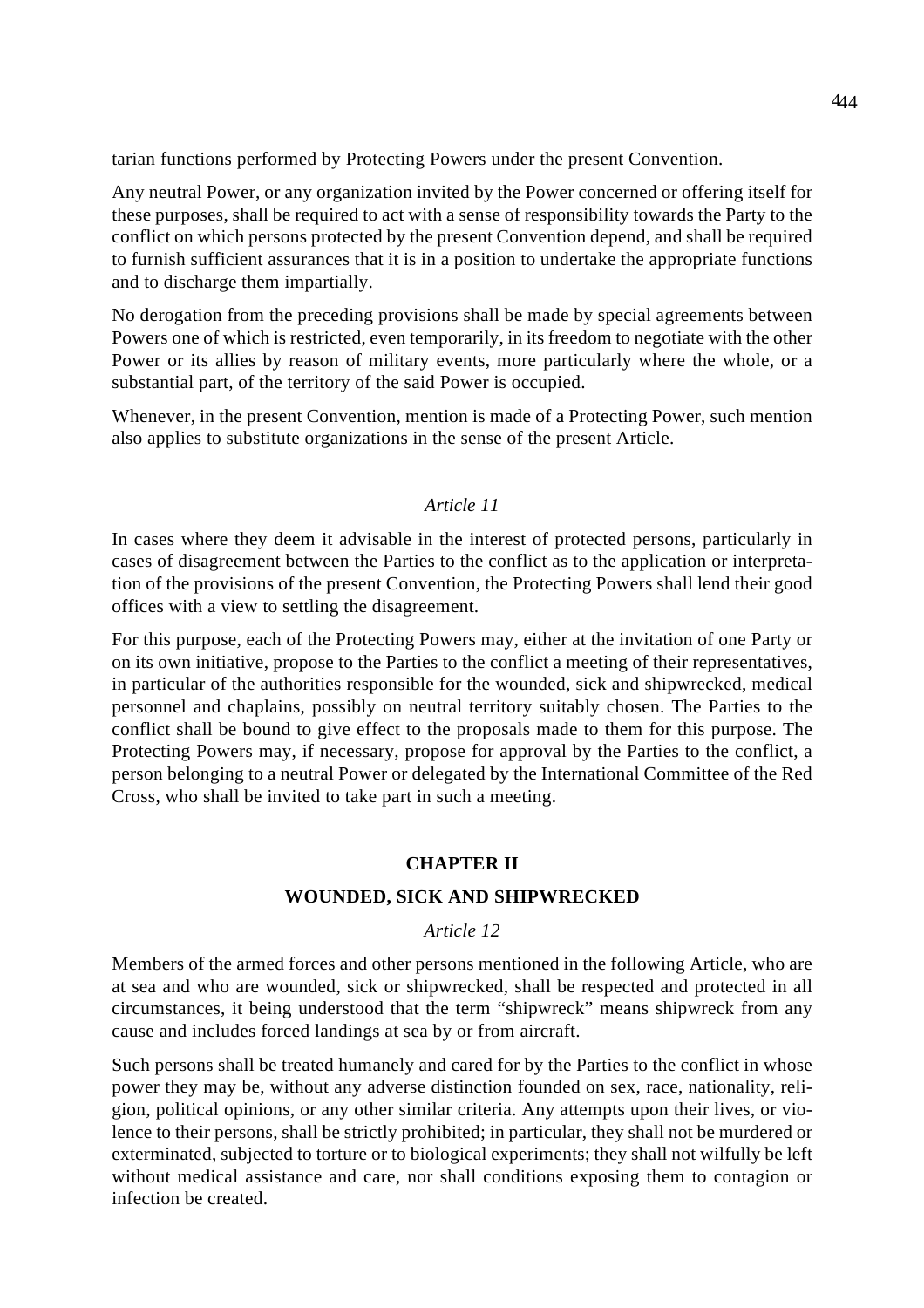Only urgent medical reasons will authorize priority in the order of treatment to be administered.

Women shall be treated with all consideration due to their sex.

*Article 13*

The present Convention shall apply to the wounded, sick and shipwrecked at sea belonging to the following categories:

 (1) Members of the armed forces of a Party to the conflict, as well as members of militias or volunteer corps forming part of such armed forces.

 (2) Members of other militias and members of other volunteer corps, including those of organized resistance movements, belonging to a Party to the conflict and operating in or outside their own territory, even if this territory is occupied, provided that such militias or volunteer corps, including such organized resistance movements, fulfil the following conditions:

- (a) that of being commanded by a person responsible for his subordinates;
- (b) that of having a fixed distinctive sign recognizable at a distance;
- (c) that of carrying arms openly;
- $(d)$  that of conducting their operations in accordance with the laws and customs of war.

 (3) Members of regular armed forces who profess allegiance to a Government or an authority not recognized by the Detaining Power.

 (4) Persons who accompany the armed forces without actually being members thereof, such as civilian members of military aircraft crews, war correspondents, supply contractors, members of labour units or of services responsible for the welfare of the armed forces, provided that they have received authorization from the armed forces which they accompany.

 (5) Members of crews, including masters, pilots and apprentices, of the merchant marine and the crews of civil aircraft of the Parties to the conflict, who do not benefit by more favourable treatment under any other provisions of international law.

 (6) Inhabitants of a non-occupied territory who, on the approach of the enemy, spontaneously take up arms to resist the invading forces, without having had time to form themselves into regular armed units, provided they carry arms openly and respect the laws and customs of war.

# *Article 14*

All warships of a belligerent Party shall have the right to demand that the wounded, sick or shipwrecked on board military hospital ships, and hospital ships belonging to relief societies or to private individuals, as well as merchant vessels, yachts and other craft shall be surrendered, whatever their nationality, provided that the wounded and sick are in a fit state to be moved and that the warship can provide adequate facilities for necessary medical treatment.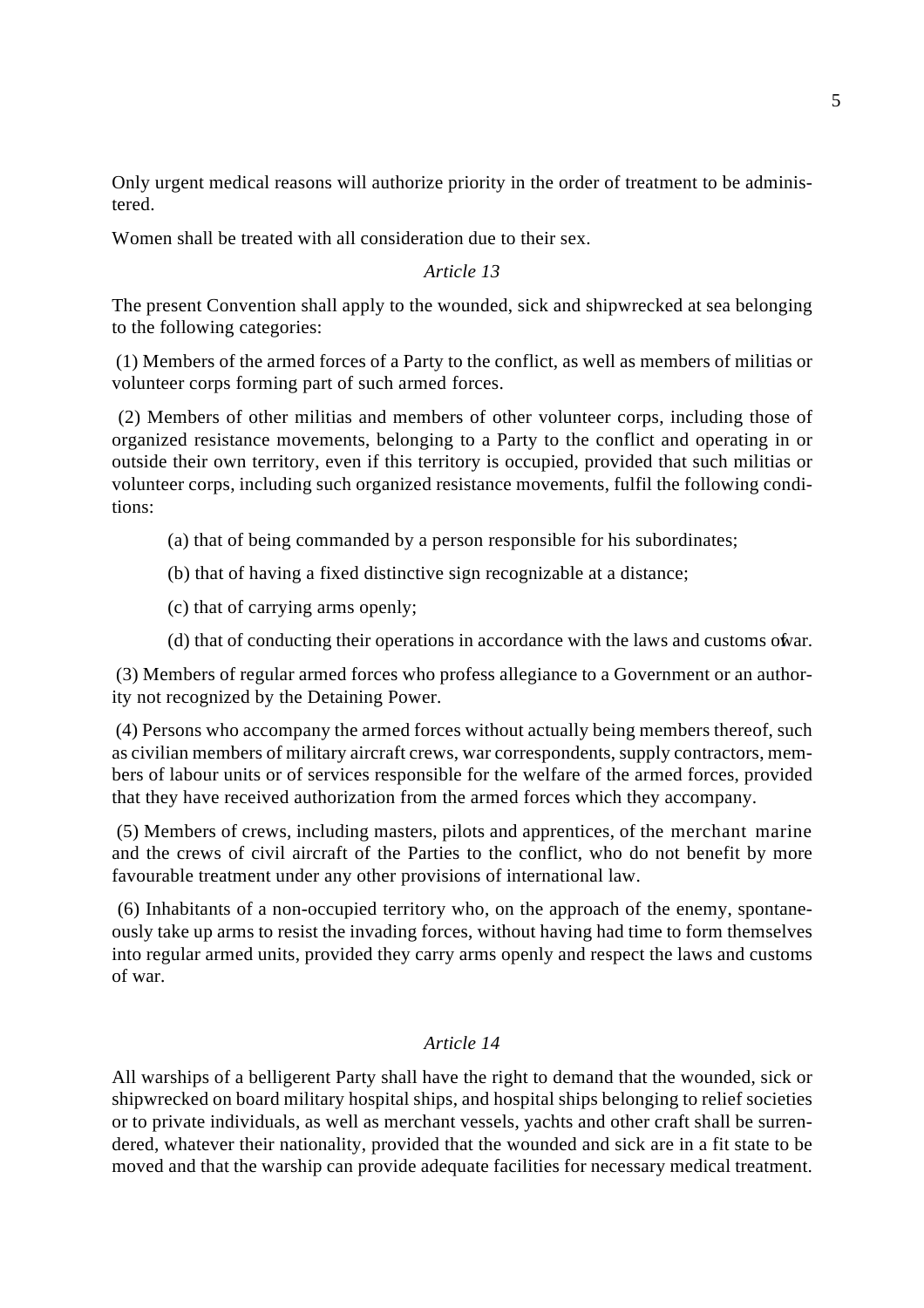If wounded, sick or shipwrecked persons are taken on board a neutral warship or a neutral military aircraft, it shall be ensured, where so required by international law, that they can take no further part in operations of war.

#### *Article 16*

Subject to the provisions of Article 12, the wounded, sick and shipwrecked of a belligerent who fall into enemy hands shall be prisoners of war, and the provisions of international law concerning prisoners of war shall apply to them. The captor may decide, according to circumstances, whether it is expedient to hold them, or to convey them to a port in the captor's own country, to a neutral port or even to a port in enemy territory. In the last case, prisoners of war thus returned to their home country may not serve for the duration of the war.

# *Article 17*

Wounded, sick or shipwrecked persons who are landed in neutral ports with the consent of the local authorities, shall, failing arrangements to the contrary between the neutral and the belligerent Powers, be so guarded by the neutral Power, where so required by international law, that the said persons cannot again take part in operations of war.

The costs of hospital accommodation and internment shall be borne by the Power on whom the wounded, sick or shipwrecked persons depend.

#### *Article 18*

After each engagement, Parties to the conflict shall, without delay, take all possible measures to search for and collect the shipwrecked, wounded and sick, to protect them against pillage and ill-treatment, to ensure their adequate care, and to search for the dead and prevent their being despoiled.

Whenever circumstances permit, the Parties to the conflict shall conclude local arrangements for the removal of the wounded and sick by sea from a besieged or encircled area and for the passage of medical and religious personnel and equipment on their way to that area.

### *Article 19*

The Parties to the conflict shall record as soon as possible, in respect of each shipwrecked, wounded, sick or dead person of the adverse Party falling into their hands, any particulars which may assist in his identification. These records should if possible include:

- (a) designation of the Power on which he depends;
- (b) army, regimental, personal or serial number;
- (c) surname;
- (d) first name or names;
- (e) date of birth;
- (f) any other particulars shown on his identity card or disc;
- (g) date and place of capture or death;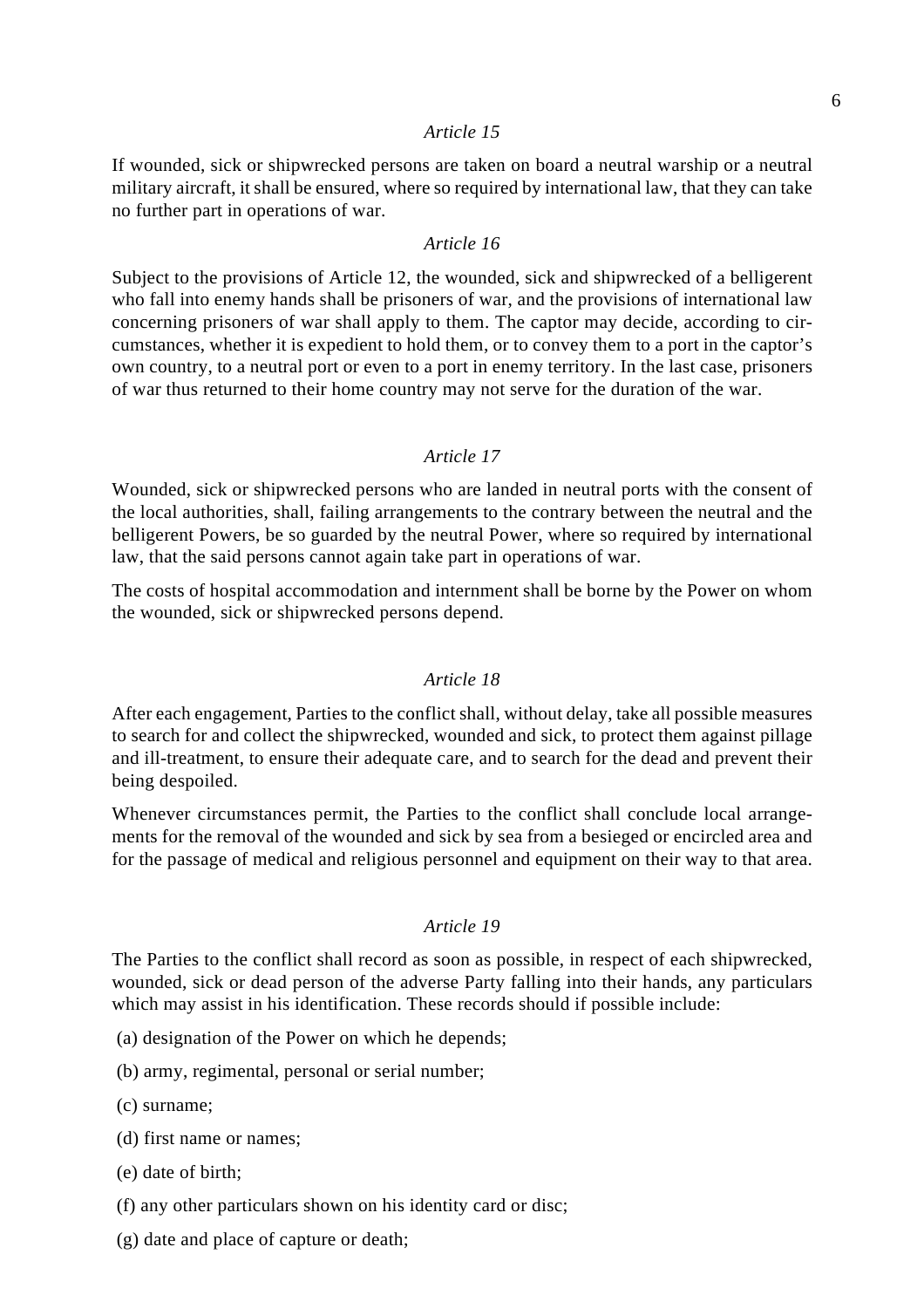(h) particulars concerning wounds or illness, or cause of death.

As soon as possible the above-mentioned information shall be forwarded to the information bureau described in Article 122 of the Geneva Convention relative to the Treatment of Prisoners of War of August 12, 1949, which shall transmit this information to the Power on which these persons depend through the intermediary of the Protecting Power and of the Central Prisoners of War Agency.

Parties to the conflict shall prepare and forward to each other through the same bureau, certificates of death or duly authenticated lists of the dead. They shall likewise collect and forward through the same bureau one half of the double identity disc, or the identity disc itself if it is a single disc, last wills or other documents of importance to the next of kin, money and in general all articles of an intrinsic or sentimental value, which are found on the dead. These articles, together with unidentified articles, shall be sent in sealed packets, accompanied by statements giving all particulars necessary for the identification of the deceased owners, as well as by a complete list of the contents of the parcel.

#### *Article 20*

Parties to the conflict shall ensure that burial at sea of the dead, carried out individually as far as circumstances permit, is preceded by a careful examination, if possible by a medical examination, of the bodies, with a view to confirming death, establishing identity and enabling a report to be made. Where a double identity disc is used, one half of the disc should remain on the body.

If dead persons are landed, the provisions of the Geneva Convention for the Amelioration of the Condition of the Wounded and Sick in Armed Forces in the Field of August 12, 1949 shall be applicable.

# *Article 21*

The Parties to the conflict may appeal to the charity of commanders of neutral merchant vessels, yachts or other craft, to take on board and care for wounded, sick or shipwrecked persons, and to collect the dead.

Vessels of any kind responding to this appeal, and those having of their own accord collected wounded, sick or shipwrecked persons, shall enjoy special protection and facilities to carry out such assistance.

They may, in no case, be captured on account of any such transport; but, in the absence of any promise to the contrary, they shall remain liable to capture for any violations of neutrality they may have committed.

### **CHAPTER III**

# **HOSPITAL SHIPS**

#### *Article 22*

Military hospital ships, that is to say, ships built or equipped by the Powers specially and solely with a view to assisting the wounded, sick and shipwrecked, to treating them and to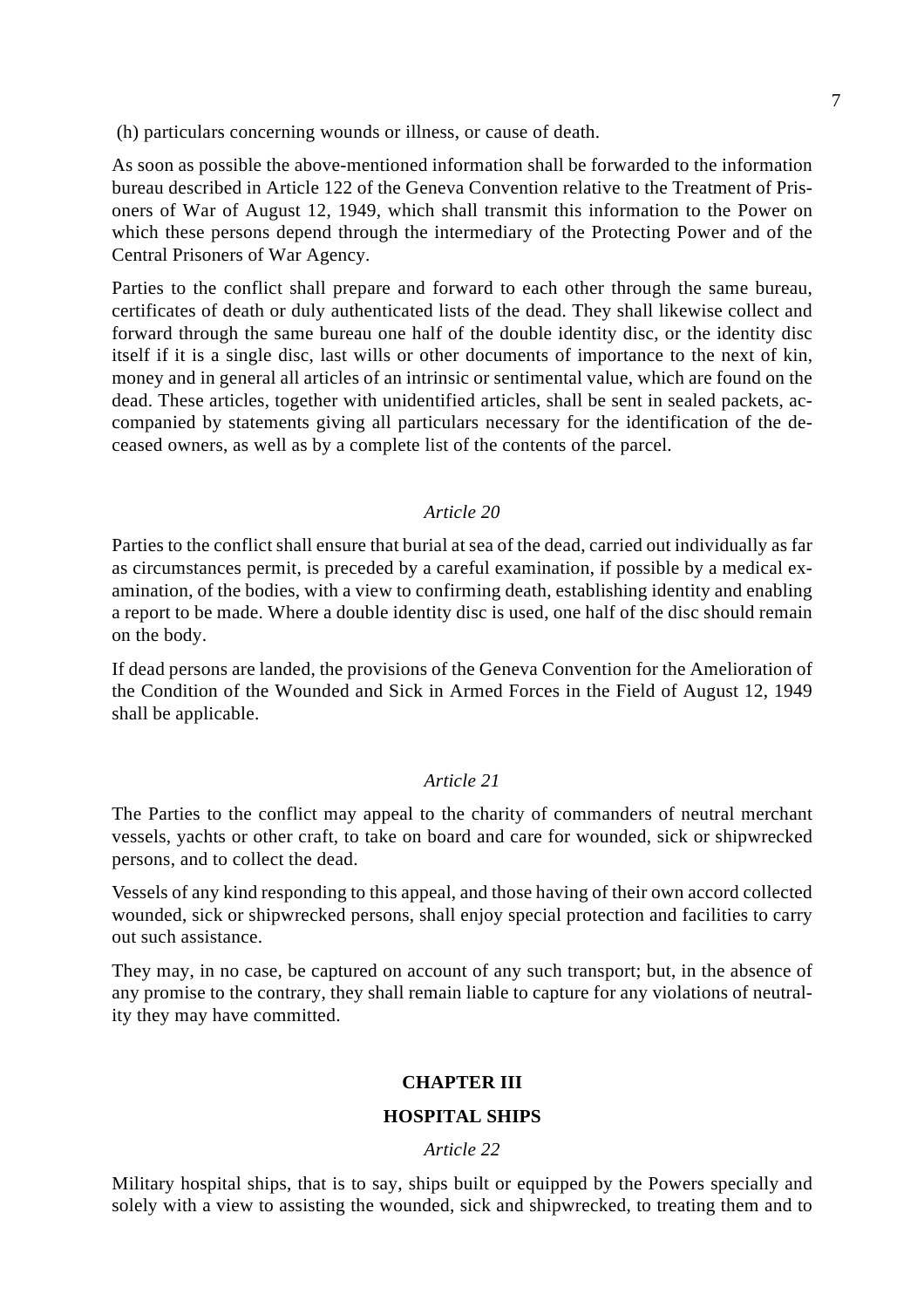transporting them, may in no circumstances be attacked or captured, but shall at all times be respected and protected, on condition that their names and descriptions have been notified to the Parties to the conflict ten days before those ships are employed.

The characteristics which must appear in the notification shall include registered gross tonnage, the length from stem to stern and the number of masts and funnels.

# *Article 23*

Establishments ashore entitled to the protection of the Geneva Convention for the Amelioration of the Condition of the Wounded and Sick in Armed Forces in the Field of August 12, 1949 shall be protected from bombardment or attack from the sea.

# *Article 24*

Hospital ships utilized by National Red Cross Societies, by officially recognized relief societies or by private persons shall have the same protection as military hospital ships and shall be exempt from capture, if the Party to the conflict on which they depend has given them an official commission and in so far as the provisions of Article 22 concerning notification have been complied with.

These ships must be provided with certificates from the responsible authorities, stating that the vessels have been under their control while fitting out and on departure.

### *Article 25*

Hospital ships utilized by National Red Cross Societies, officially recognized relief societies, or private persons of neutral countries shall have the same protection as military hospital ships and shall be exempt from capture, on condition that they have placed themselves under the control of one of the Parties to the conflict, with the previous consent of their own governments and with the authorization of the Party to the conflict concerned, in so far as the provisions of Article 22 concerning notification have been complied with.

#### *Article 26*

The protection mentioned in Articles 22, 24 and 25 shall apply to hospital ships of any tonnage and to their lifeboats, wherever they are operating. Nevertheless, to ensure the maximum comfort and security, the Parties to the conflict shall endeavour to utilize, for the transport of wounded, sick and shipwrecked over long distances and on the high seas, only hospital ships of over 2,000 tons gross.

### *Article 27*

Under the same conditions as those provided for in Articles 22 and 24, small craft employed by the State or by the officially recognized lifeboat institutions for coastal rescue operations, shall also be respected and protected, so far as operational requirements permit.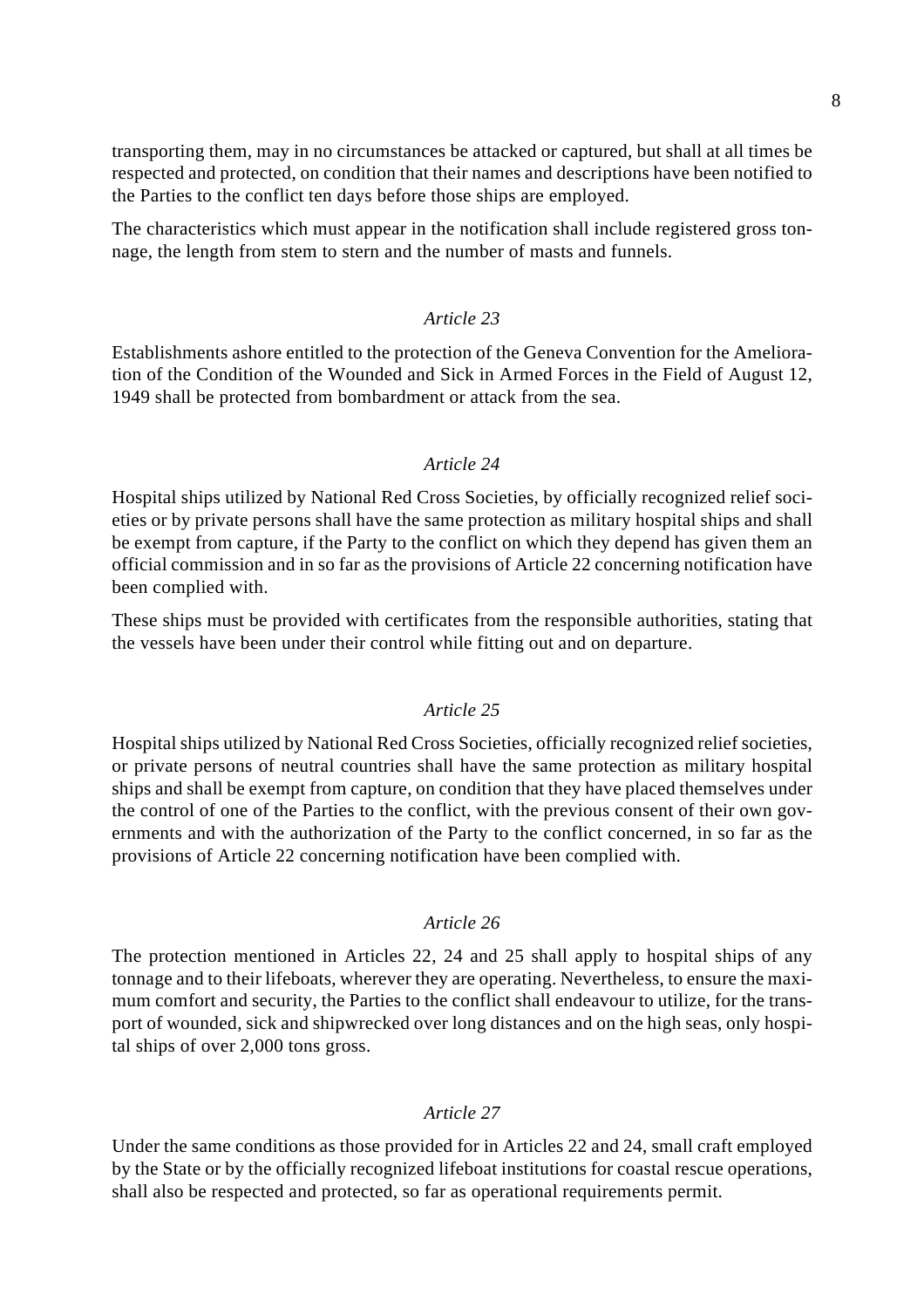The same shall apply so far as possible to fixed coastal installations used exclusively by these craft for their humanitarian missions.

#### *Article 28*

Should fighting occur on board a warship, the sick-bays shall be respected and spared as far as possible. Sick-bays and their equipment shall remain subject to the laws of warfare, but may not be diverted from their purpose so long as they are required for the wounded and sick. Nevertheless, the commander into whose power they have fallen may, after ensuring the proper care of the wounded and sick who are accommodated therein, apply them to other purposes in case of urgent military necessity.

# *Article 29*

Any hospital ship in a port which falls into the hands of the enemy shall be authorized to leave the said port.

#### *Article 30*

The vessels described in Articles 22, 24, 25 and 27 shall afford relief and assistance to the wounded, sick and shipwrecked without distinction of nationality.

The High Contracting Parties undertake not to use these vessels for any military purpose.

Such vessels shall in no wise hamper the movements of the combatants.

During and after an engagement, they will act at their own risk.

# *Article 31*

The Parties to the conflict shall have the right to control and search the vessels mentioned in Articles 22, 24, 25 and 27. They can refuse assistance from these vessels, order them off, make them take a certain course, control the use of their wireless and other means of communication, and even detain them for a period not exceeding seven days from the time of interception, if the gravity of the circumstances so requires.

They may put a commissioner temporarily on board whose sole task shall be to see that orders given in virtue of the provisions of the preceding paragraph are carried out.

As far as possible, the Parties to the conflict shall enter in the log of the hospital ship in a language he can understand, the orders they have given the captain of the vessel.

Parties to the conflict may, either unilaterally or by particular agreements, put on board their ships neutral observers who shall verify the strict observation of the provisions contained in the present Convention.

### *Article 32*

Vessels described in Articles 22, 24, 25 and 27 are not classed as warships as regards their stay in a neutral port.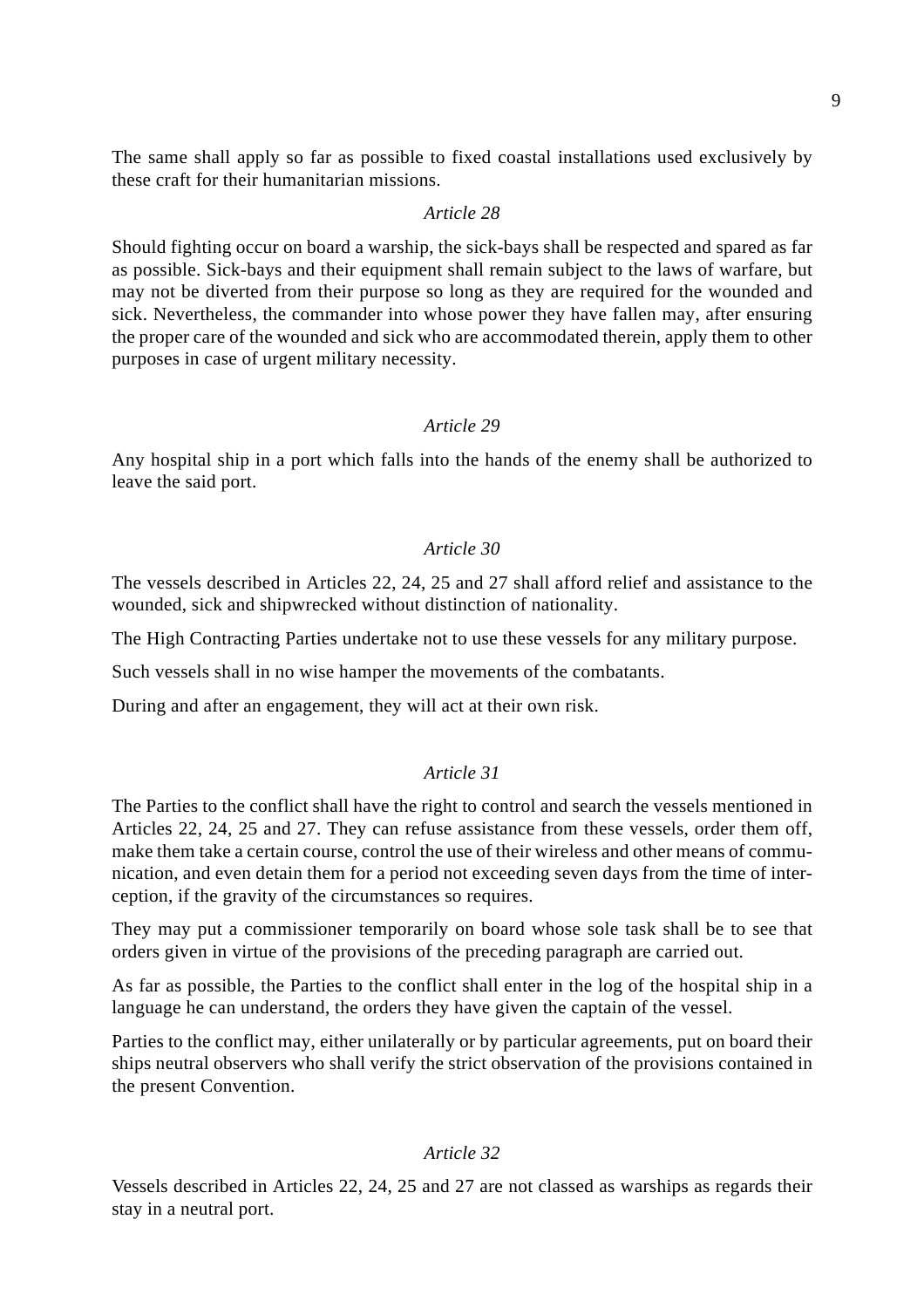Merchant vessels which have been transformed into hospital ships cannot be put to any other use throughout the duration of hostilities.

### *Article 34*

The protection to which hospital ships and sick-bays are entitled shall not cease unless they are used to commit, outside their humanitarian duties, acts harmful to the enemy. Protection may, however, cease only after due warning has been given, naming in all appropriate cases a reasonable time limit, and after such warning has remained unheeded.

In particular, hospital ships may not possess or use a secret code for their wireless or other means of communication.

# *Article 35*

The following conditions shall not be considered as depriving hospital ships or sick-bays of vessels of the protection due to them:

 (1) The fact that the crews of ships or sick-bays are armed for the maintenance of order, for their own defence or that of the sick and wounded.

 (2) The presence on board of apparatus exclusively intended to facilitate navigation or communication.

 (3) The discovery on board hospital ships or in sick-bays of portable arms and ammunition taken from the wounded, sick and shipwrecked and not yet handed to the proper service.

 (4) The fact that the humanitarian activities of hospital ships and sick-bays of vessels or of the crews extend to the care of wounded, sick or shipwrecked civilians.

 (5) The transport of equipment and of personnel intended exclusively for medical duties, over and above the normal requirements.

### **CHAPTER IV**

#### **PERSONNEL**

### *Article 36*

The religious, medical and hospital personnel of hospital ships and their crews shall be respected and protected; they may not be captured during the time they are in the service of the hospital ship, whether or not there are wounded and sick on board.

### *Article 37*

The religious, medical and hospital personnel assigned to the medical or spiritual care of the persons designated in Articles 12 and 13 shall, if they fall into the hands of the enemy, be respected and protected; they may continue to carry out their duties as long as this is neces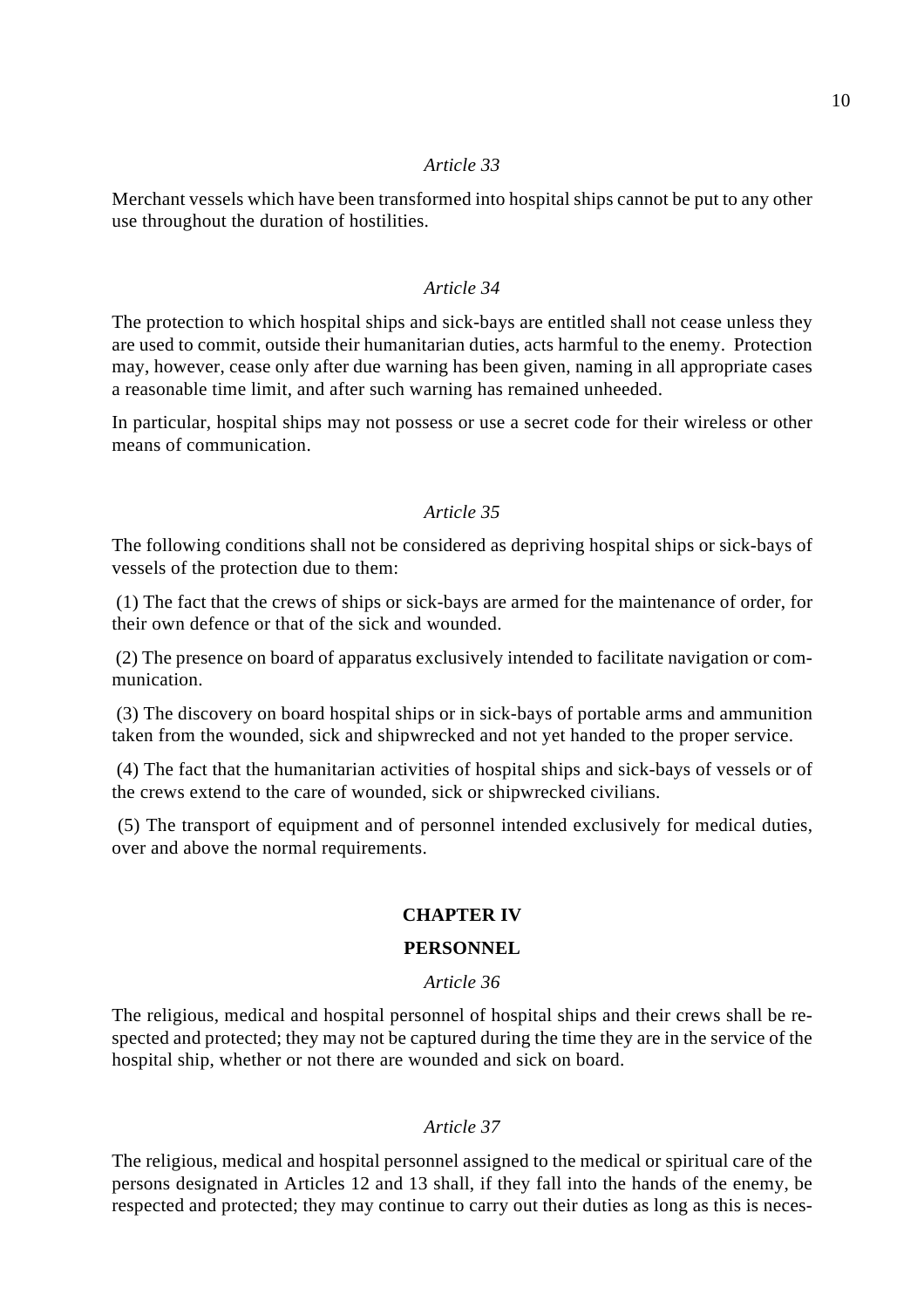sary for the care of the wounded and sick. They shall afterwards be sent back as soon as the Commander-in-Chief, under whose authority they are, considers it practicable. They may take with them, on leaving the ship, their personal property.

If, however, it prove necessary to retain some of this personnel owing to the medical or spiritual needs of prisoners of war, everything possible shall be done for their earliest possible landing.

Retained personnel shall be subject, on landing, to the provisions of the Geneva Convention for the Amelioration of the Condition of the Wounded and Sick in Armed Forces in the Field of August 12, 1949.

# **CHAPTER V**

# **MEDICAL TRANSPORTS**

# *Article 38*

Ships chartered for that purpose shall be authorized to transport equipment exclusively intended for the treatment of wounded and sick members of armed forces or for the prevention of disease, provided that the particulars regarding their voyage have been notified to the adverse Power and approved by the latter. The adverse Power shall preserve the right to board the carrier ships, but not to capture them or seize the equipment carried.

By agreement amongst the Parties to the conflict, neutral observers may be placed on board such ships to verify the equipment carried. For this purpose, free access to the equipment shall be given.

# *Article 39*

Medical aircraft, that is to say, aircraft exclusively employed for the removal of the wounded, sick and shipwrecked, and for the transport of medical personnel and equipment, may not be the object of attack, but shall be respected by the Parties to the conflict, while flying at heights, at times and on routes specifically agreed upon between the Parties to the conflict concerned.

They shall be clearly marked with the distinctive emblem prescribed in Article 41, together with their national colours, on their lower, upper and lateral surfaces. They shall be provided with any other markings or means of identification which may be agreed upon between the Parties to the conflict upon the outbreak or during the course of hostilities.

Unless agreed otherwise, flights over enemy or enemy-occupied territory are prohibited.

Medical aircraft shall obey every summons to alight on land or water. In the event of having thus to alight, the aircraft with its occupants may continue its flight after examination, if any.

In the event of alighting involuntarily on land or water in enemy or enemy-occupied territory, the wounded, sick and shipwrecked, as well as the crew of the aircraft shall be prisoners of war. The medical personnel shall be treated according to Articles 36 and 37.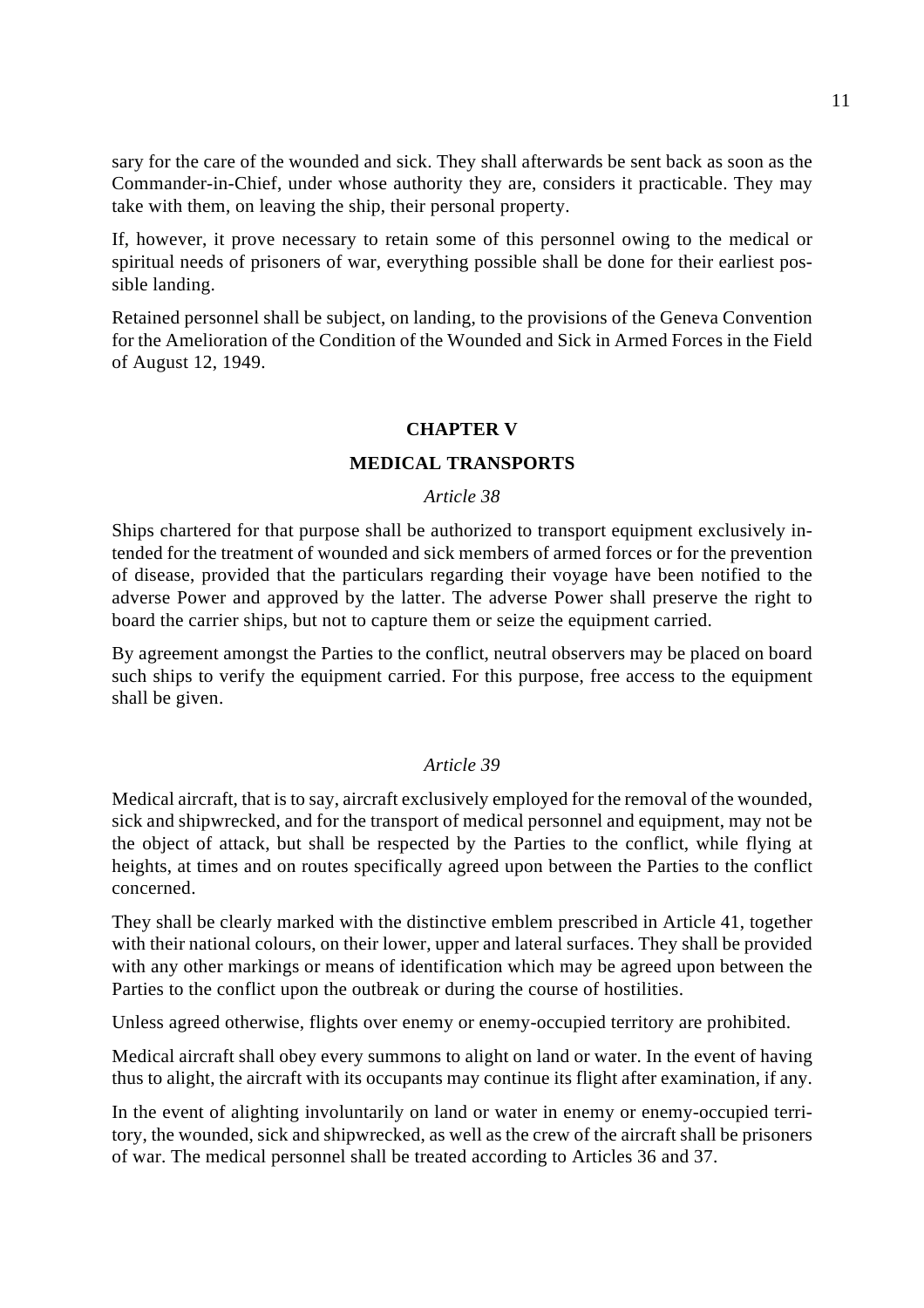Subject to the provisions of the second paragraph, medical aircraft of Parties to the conflict may fly over the territory of neutral Powers, land thereon in case of necessity, or use it as a port of call. They shall give neutral Powers prior notice of their passage over the said territory, and obey every summons to alight, on land or water. They will be immune from attack only when flying on routes, at heights and at times specifically agreed upon between the Parties to the conflict and the neutral Power concerned.

The neutral Powers may, however, place conditions or restrictions on the passage or landing of medical aircraft on their territory. Such possible conditions or restrictions shall be applied equally to all Parties to the conflict.

Unless otherwise agreed between the neutral Powers and the Parties to the conflict, the wounded, sick or shipwrecked who are disembarked with the consent of the local authorities on neutral territory by medical aircraft shall be detained by the neutral Power, where so required by international law, in such a manner that they cannot again take part in operations of war. The cost of their accommodation and internment shall be borne by the Power on which they depend.

#### **CHAPTER VI**

### **THE DISTINCTIVE EMBLEM**

#### *Article 41*

Under the direction of the competent military authority, the emblem of the red cross on a white ground shall be displayed on the flags, armlets and on all equipment employed in the Medical Service.

Nevertheless, in the case of countries which already use as emblem, in place of the red cross, the red crescent or the red lion and sun on a white ground, these emblems are also recognized by the terms of the present Convention.

### *Article 42*

The personnel designated in Articles 36 and 37 shall wear, affixed to the left arm, a waterresistant armlet bearing the distinctive emblem, issued and stamped by the military authority.

Such personnel, in addition to wearing the identity disc mentioned in Article 19, shall also carry a special identity card bearing the distinctive emblem. This card shall be water-resistant and of such size that it can be carried in the pocket. It shall be worded in the national language, shall mention at least the surname and first names, the date of birth, the rank and the service number of the bearer, and shall state in what capacity he is entitled to the protection of the present Convention. The card shall bear the photograph of the owner and also either his signature or his fingerprints or both. It shall be embossed with the stamp of the military authority.

The identity card shall be uniform throughout the same armed forces and, as far as possible, of a similar type in the armed forces of the High Contracting Parties. The Parties to the conflict may be guided by the model which is annexed, by way of example, to the present Convention. They shall inform each other, at the outbreak of hostilities, of the model they are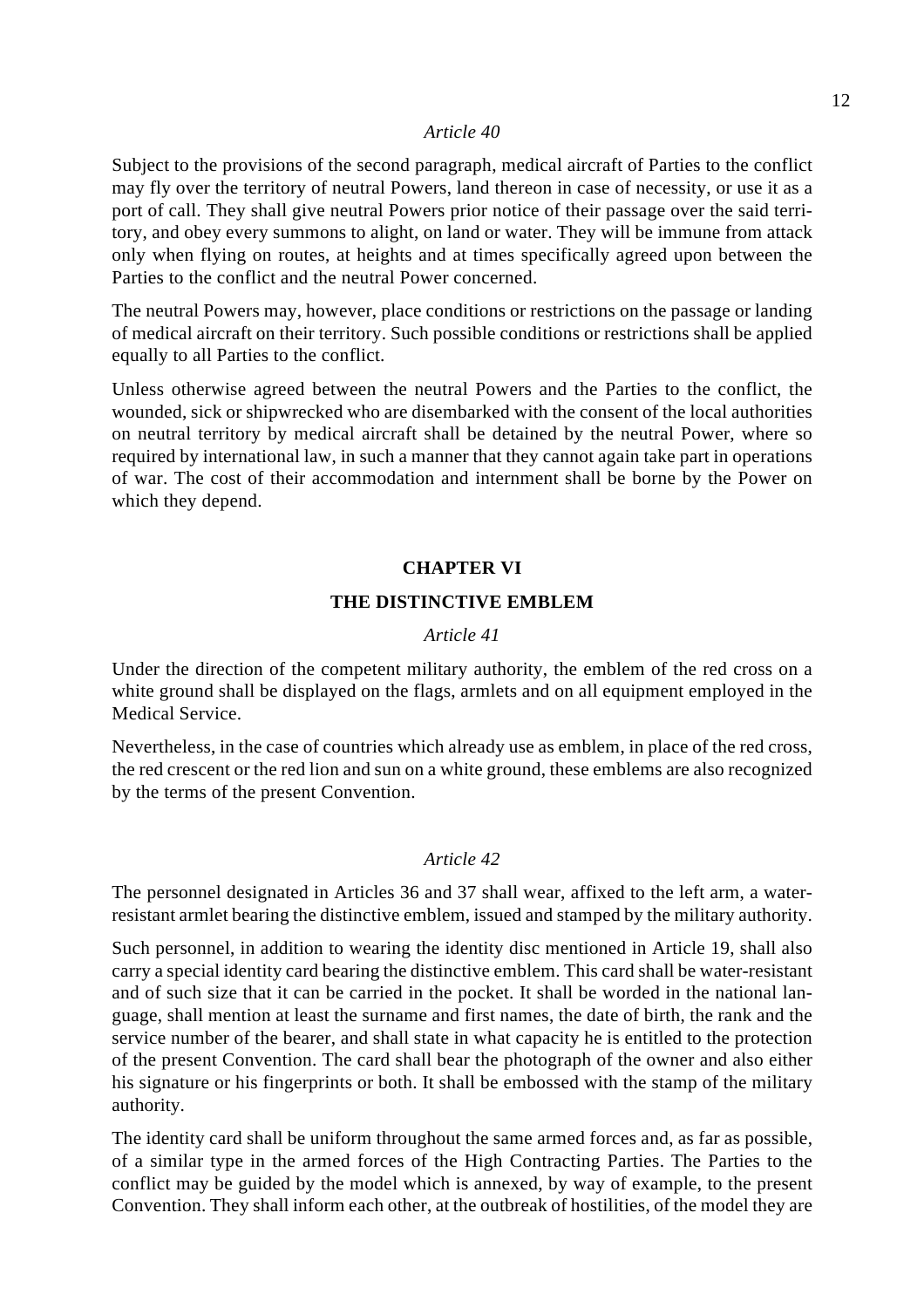using. Identity cards should be made out, if possible, at least in duplicate, one copy being kept by the home country.

In no circumstances may the said personnel be deprived of their insignia or identity cards nor of the right to wear the armlet. In case of loss they shall be entitled to receive duplicates of the cards and to have the insignia replaced.

# *Article 43*

The ships designated in Articles 22, 24, 25 and 27 shall be distinctively marked as follows:

(a) All exterior surfaces shall be white.

 (b) One or more dark red crosses, as large as possible, shall be painted and displayed on each side of the hull and on the horizontal surfaces, so placed as to afford the greatest possible visibility from the sea and from the air.

All hospital ships shall make themselves known by hoisting their national flag and further, if they belong to a neutral state, the flag of the Party to the conflict whose direction they have accepted. A white flag with a red cross shall be flown at the mainmast as high as possible.

Lifeboats of hospital ships, coastal lifeboats and au small craft used by the Medical Service shall be painted white with dark red crosses prominently displayed and shall, in general, comply with the identification system prescribed above for hospital ships.

The above-mentioned ships and craft, which may wish to ensure by night and in times of reduced visibility the protection to which they are entitled, must, subject to the assent of the Party to the conflict under whose power they are, take the necessary measures to render their painting and distinctive emblems sufficiently apparent.

Hospital ships which, in accordance with Article 31, are provisionally detained by the enemy, must haul down the flag of the Party to the conflict in whose service they are or whose direction they have accepted.

Coastal lifeboats, if they continue to operate with the consent of the Occupying Power from a base which is occupied, may be allowed, when away from their base, to continue to fly their own national colours along with a flag carrying a red cross on a white ground, subject to prior notification to all the Parties to the conflict concerned.

All the provisions in this Article relating to the red cross shall apply equally to the other emblems mentioned in Article 41.

Parties to the conflict shall at all times endeavour to conclude mutual agreements in order to use the most modern methods available to facilitate the identification of hospital ships.

# *Article 44*

The distinguishing signs referred to in Article 43 can only be used, whether in time of peace or war, for indicating or protecting the ships therein mentioned, except as may be provided in any other international Convention or by agreement between all the Parties to the conflict concerned.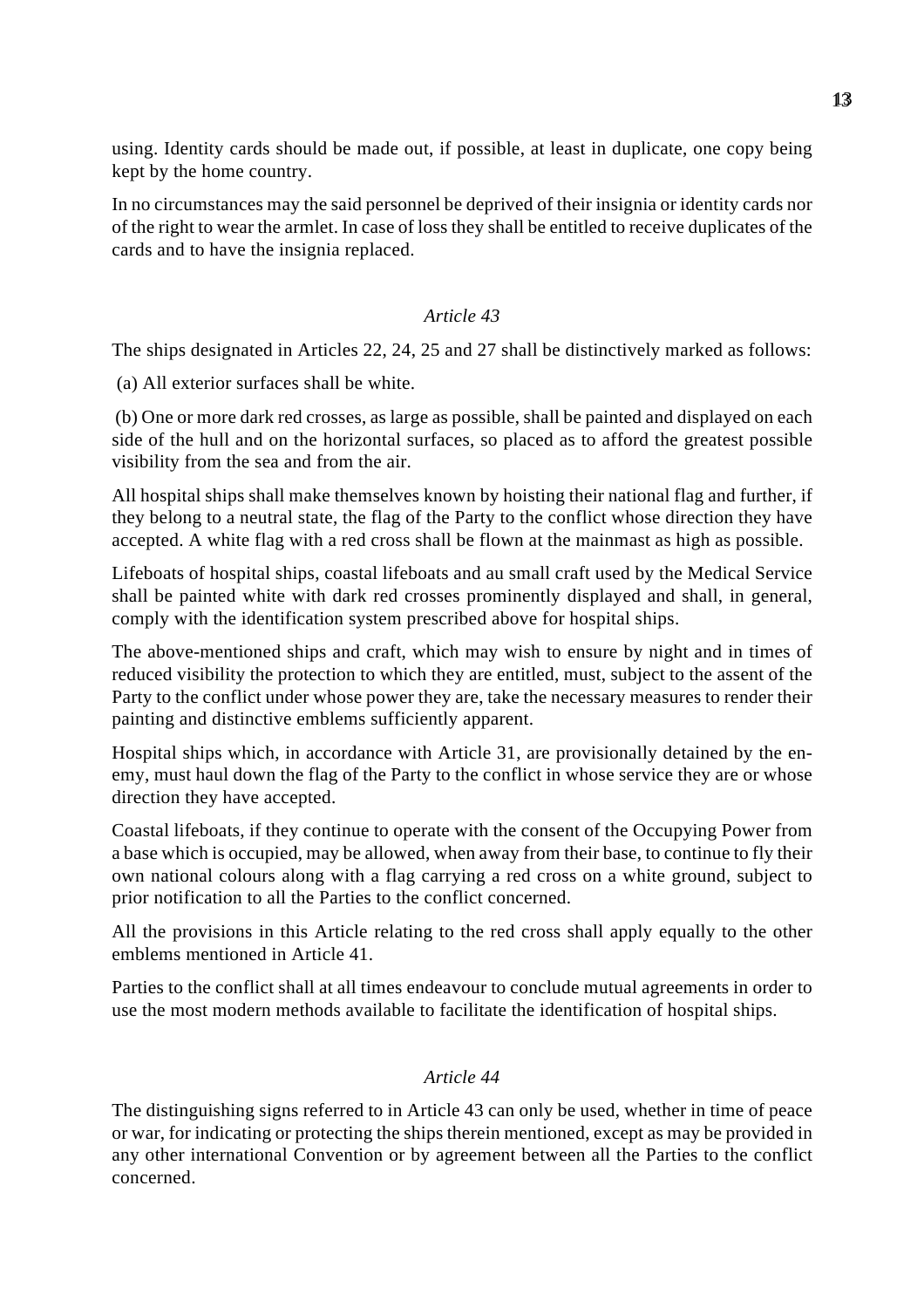The High Contracting Parties shall, if their legislation is not already adequate, take the measures necessary for the prevention and repression, at all times, of any abuse of the distinctive signs provided for under Article 43.

### **CHAPTER VII**

### **EXECUTION OF THE CONVENTION**

#### *Article 46*

Each Party to the conflict, acting through its Commanders-in-Chief, shall ensure the detailed execution of the preceding Articles and provide for unforeseen cases, in conformity with the general principles of the present Convention.

### *Article 47*

Reprisals against the wounded, sick and shipwrecked persons, the personnel, the vessels or the equipment protected by the Convention are prohibited.

#### *Article 48*

The High Contracting Parties undertake, in time of peace as in time of war, to disseminate the text of the present Convention as widely as possible in their respective countries, and, in particular, to include the study thereof in their programmes of military and, if possible, civil instruction, so that the principles thereof may become known to the entire population, in particular to the armed fighting forces, the medical personnel and the chaplains.

#### *Article 49*

The High Contracting Parties shall communicate to one another through the Swiss Federal Council and, during hostilities, through the Protecting Powers, the official translations of the present Convention, as well as the laws and regulations which they may adopt to ensure the application thereof.

#### **CHAPTER VIII**

#### **REPRESSION OF ABUSES AND INFRACTIONS**

### *Article 50*

The High Contracting Parties undertake to enact any legislation necessary to provide effective penal sanctions for persons committing, or ordering to be committed, any of the grave breaches of the present Convention defined in the following Article.

Each High Contracting Party shall be under the obligation to search for persons alleged to have committed, or to have ordered to be committed, such grave breaches, and shall bring such persons, regardless of their nationality, before its own courts. It may also, if it prefers, and in accordance with the provisions of its own legislation, hand such persons over for trial to another High Contracting Party concerned, provided such High Contracting Party has made out a prima facie case.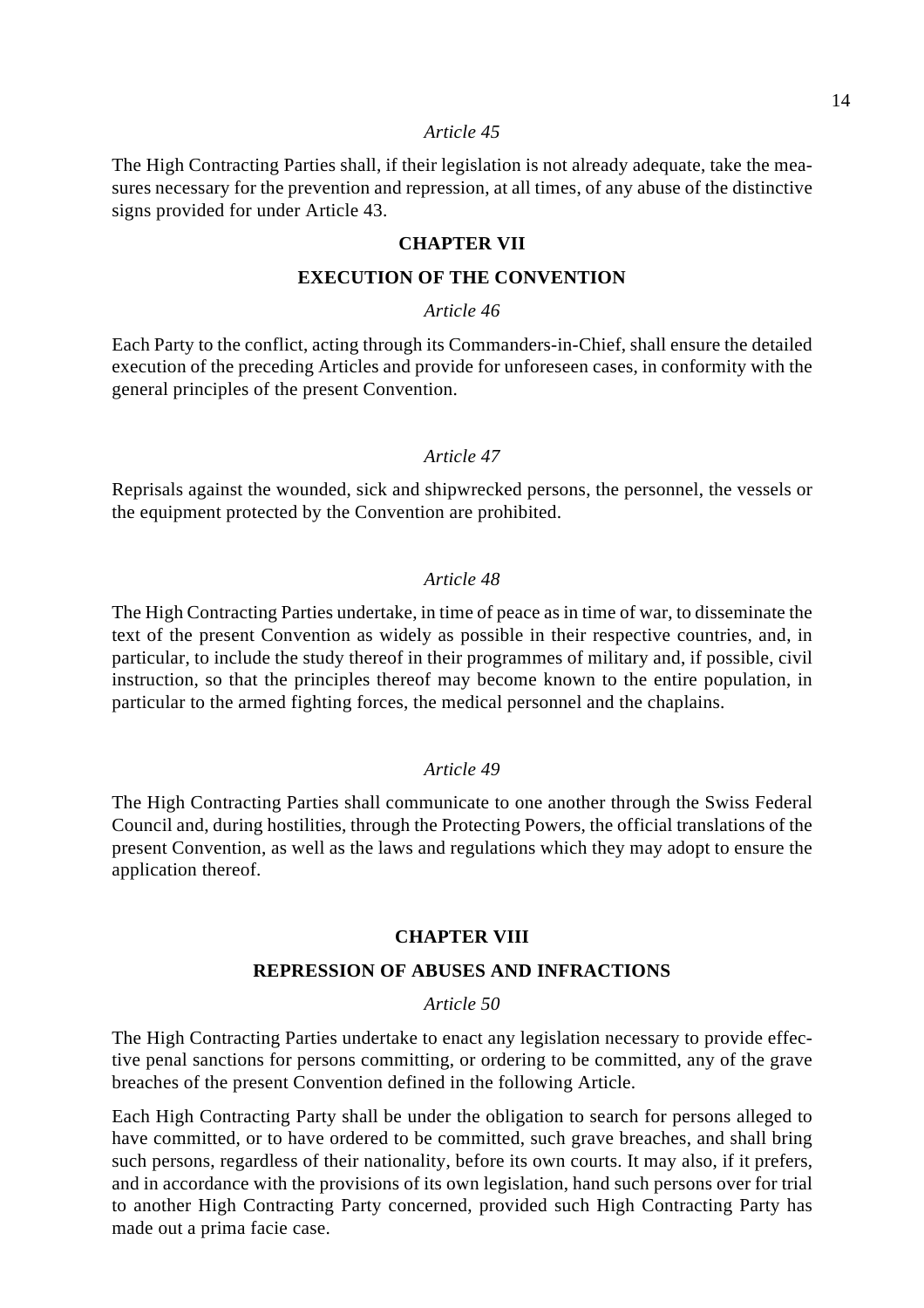Each High Contracting Party shall take measures necessary for the suppression of all acts contrary to the provisions of the present Convention other than the grave breaches defined in the following Article.

In all circumstances, the accused persons shall benefit by safeguards of proper trial and defence, which shall not be less favourable than those provided by Article 105 and those following of the Geneva Convention relative to the Treatment of Prisoners of War of August 12, 1949.

### *Article 51*

Grave breaches to which the preceding Article relates shall be those involving any of the following acts, if committed against persons or property protected by the Convention: wilful killing, torture or inhuman treatment, including biological experiments, wilfully causing great suffering or serious injury to body or health, and extensive destruction and appropriation of property, not justified by military necessity and carried out unlawfully and wantonly.

# *Article 52*

No High Contracting Party shall be allowed to absolve itself or any other High Contracting Party of any liability incurred by itself or by another High Contracting Party in respect of breaches referred to in the preceding Article.

### *Article 53*

At the request of a Party to the conflict, an enquiry shall be instituted, in a manner to be decided between the interested Parties, concerning any alleged violation of the Convention.

If agreement has not been reached concerning the procedure for the enquiry, the Parties should agree on the choice of an umpire, who will decide upon the procedure to be followed.

Once the violation has been established, the Parties to the conflict shall put an end to it and shall repress it with the least possible delay.

### **FINAL PROVISIONS**

# *Article 54*

The present Convention is established in English and in French. Both texts are equally authentic.

The Swiss Federal Council shall arrange for official translations of the Convention to be made in the Russian and Spanish languages.

### *Article 55*

The present Convention, which bears the date of this day, is open to signature until February 12, 1950, in the name of the Powers represented at the Conference which opened at Geneva on April 21, 1949; furthermore, by Powers not represented at that Conference, but which are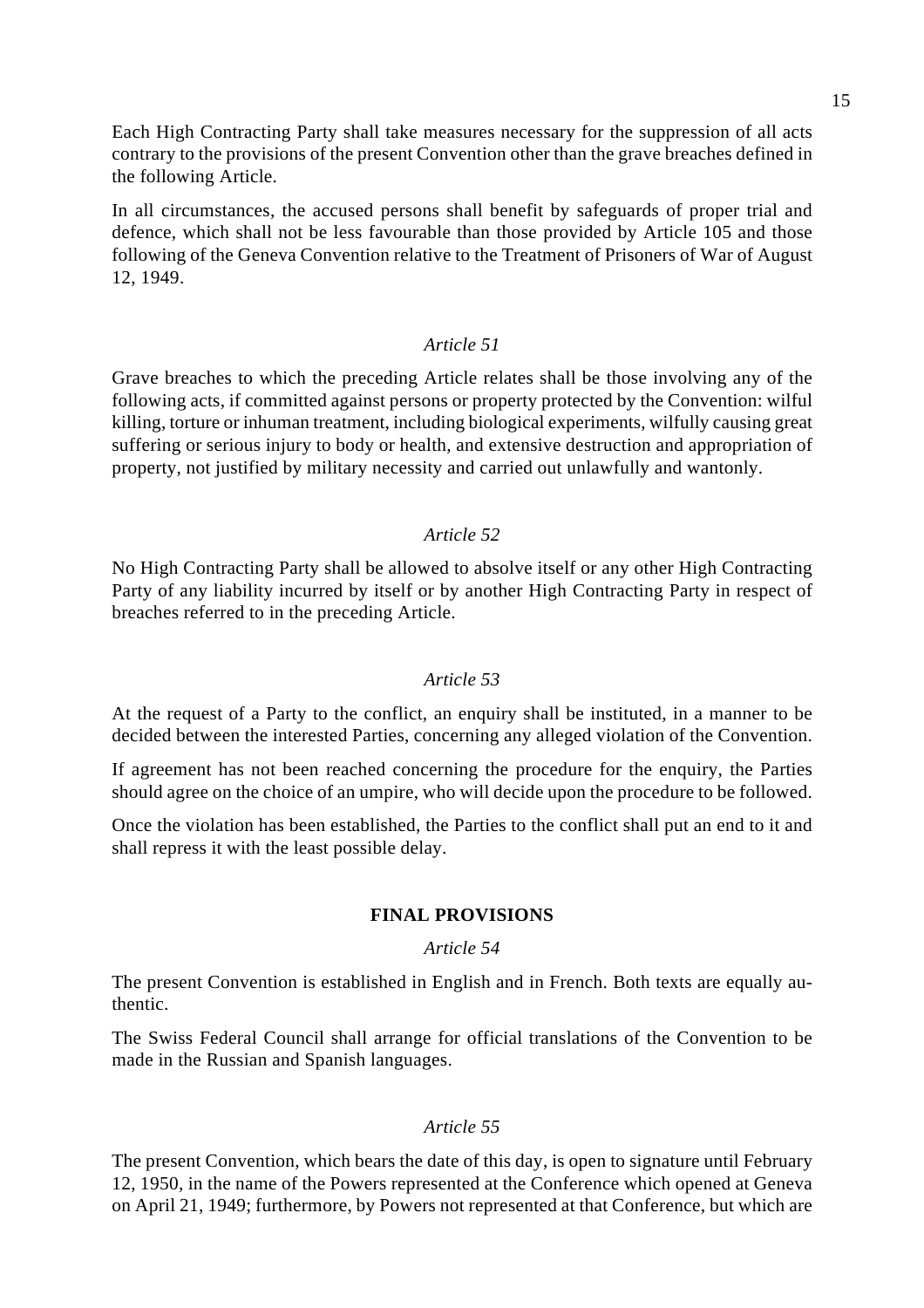parties to the Xth Hague Convention of October 13, 1907 for the adaptation to Maritime Warfare of the Principles of the Geneva Convention of 1906, or to the Geneva Conventions of 1864, 1906 or 1929 for the Relief of the Wounded and Sick in Armies in the Field.

### *Article 56*

The present Convention shall be ratified as soon as possible and the ratifications shall be deposited at Berne.

A record shall be drawn up of the deposit of each instrument of ratification and certified copies of this record shall be transmitted by the Swiss Federal Council to all the Powers in whose name the Convention has been signed, or whose accession has been notified.

# *Article 57*

The present Convention shall come into force six months after not less than two instruments of ratification have been deposited.

Thereafter, it shall come into force for each High Contracting Party six months after the deposit of the instrument of ratification.

# *Article 58*

The present Convention replaces the Xth Hague Convention of October 18, 1907, for the adaptation to Maritime Warfare of the principles of the Geneva Convention of 1906, in relations between the High Contracting Parties.

### *Article 59*

From the date of its coming into force, it shall be open to any Power in whose name the present Convention has not been signed, to accede to this Convention.

# *Article 60*

Accessions shall be notified in writing to the Swiss Federal Council, and shall take effect six months after the date on which they are received.

The Swiss Federal Council shall communicate the accessions to all the Powers in whose name the Convention has been signed, or whose accession has been notified.

# *Article 61*

The situations provided for in Articles 2 and 3 shall give immediate effect to ratifications deposited and accessions notified by the Parties to the conflict before or after the beginning of hostilities or occupation. The Swiss Federal Council shall communicate by the quickest method any ratifications or accessions received from Parties to the conflict.